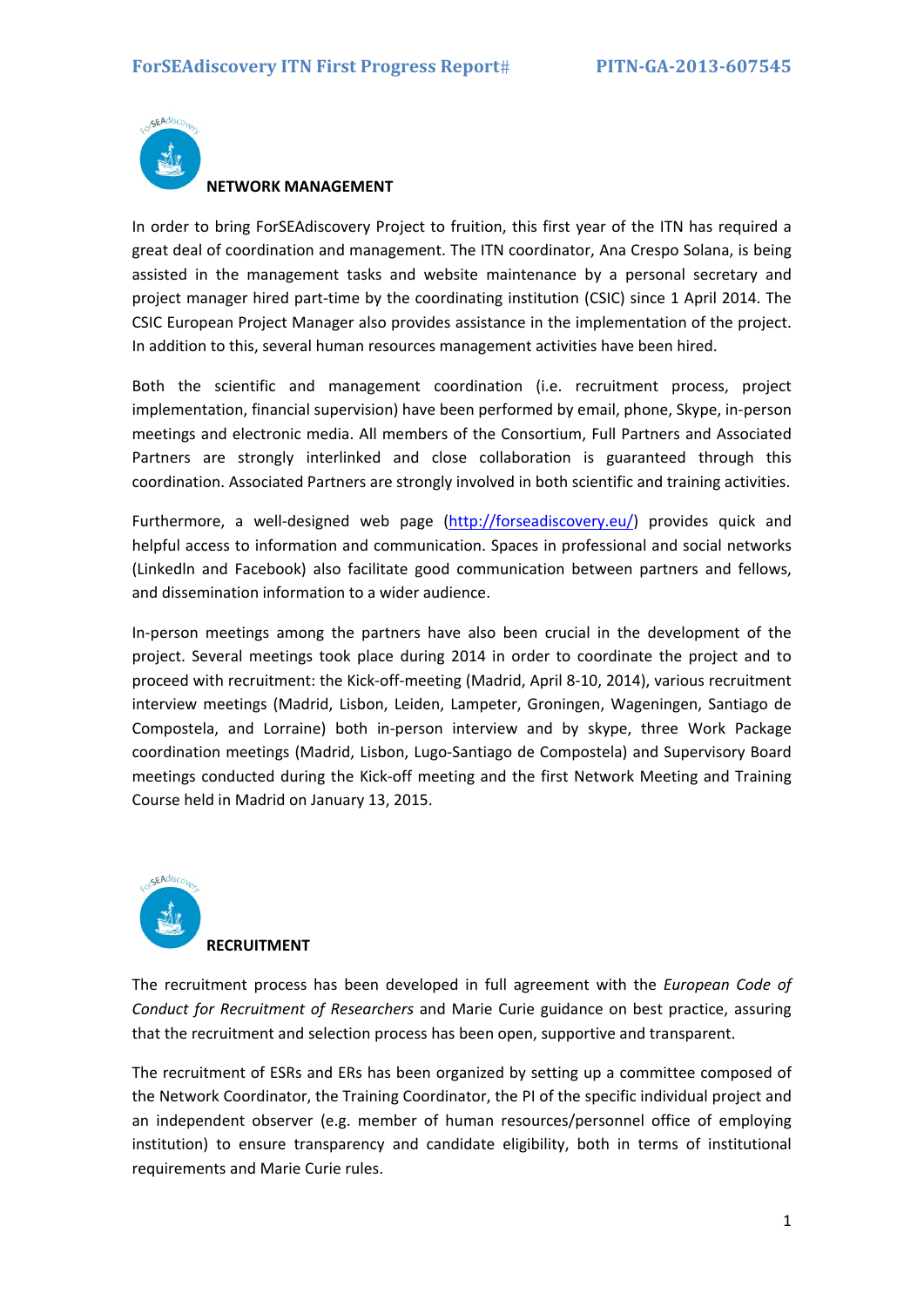The project formally started on February 1, 2014, and the Open Call for Early Stage Researchers (12 positions available) was opened from March 1, 2014 to April 4, 2014. During the Kick‐off Meeting, celebrated in April 8‐10, 2014 in Madrid, the full Supervisory Board took advantage to study the applications already submitted.

The ForSEAdiscovery Consortium has encountered some problems during the recruitment process. Due to eligibility problems for candidates who applied for positions in the universities of Groningen, Leiden and Lorraine, further calls were opened in these places. Leiden opened two new calls (with deadlines May 15 and October 3, 2014), Lorraine opened a single new call. Both positions were successfully filled. Groningen opened a new call (with deadline October 30, 2014) in which one new fellow was recruited. The other applicant, who was offered a fellowship, rejected the position. So, currently, there is a new call opened (with deadline June 1, 2015). In this new call two persons are going to be hired for 18 months instead of one person for 36 months, in order to maintain adherence to project deadlines.

Each Research Coordinator involved in the process of recruitment completed a template to assist in the identification of eligible applicants, and facilitate transparent shortlisting of candidates. Although not detailed in the Annex 1 of the GA, the Consortium has encouraged use of a "Fellow Specification" document to ensure the role of each researcher, and their lines of responsibility are clearly defined. All these documents were overseen by Nigel Nayling as Training Coordinator and Ana Crespo Solana as ITN Coordinator. These documents helped to determine the eligibility of the candidates and their suitability for the position according to the Marie Curie Program criteria. The IP, the Training Coordinator and the ITN Coordinator agreed to shortlist candidates for the interview. Invitation letters were sent to those who were shortlisted. Interviews were carried out in Leiden, Lisbon, Groningen, Lampeter, Santiago de Compostela and Southampton. Some of the interviews were made by skype.

Seventy –three candidates have so far applied for ESR positions. At this moment there is a vacancy for ESR3 and ESR13 (Groningen University), ESR3 having been divided into two positions of 18 months each.

Calls for ESRs were disseminated via the website of ForSEAdiscovery (http://forseadiscovery.eu/), the websites of the institutions of the Consortium, EURAXESS, and the websites of other research centres and universities. They were also advertised through associations of History and Archaeology, and networks of specialist and colleagues, including a range of internet fora. ESRs of WP3 were also announced during the COST FP 1106 STREeSS Meeting in Hyytiälä (Finland) and were posted several times to the ITRDB Forum, in which most researchers in dendrochronology participate.

The call for Experienced Researchers (three positions available) was opened in May 2014 following the same protocols defined in the GA. There were different results: many qualified candidates, unfortunately, did not meet the very specific requirements of the Marie Curie eligibility criteria.

Twenty candidates applied for ER positions. In the case of ER2, a highly suitable, and eligible, candidate applied and was recruited successfully. We opened new calls for ER1 and ER3 (from May to June 2014). In the case of ER1 we recruited an eligible candidate. An eligible candidate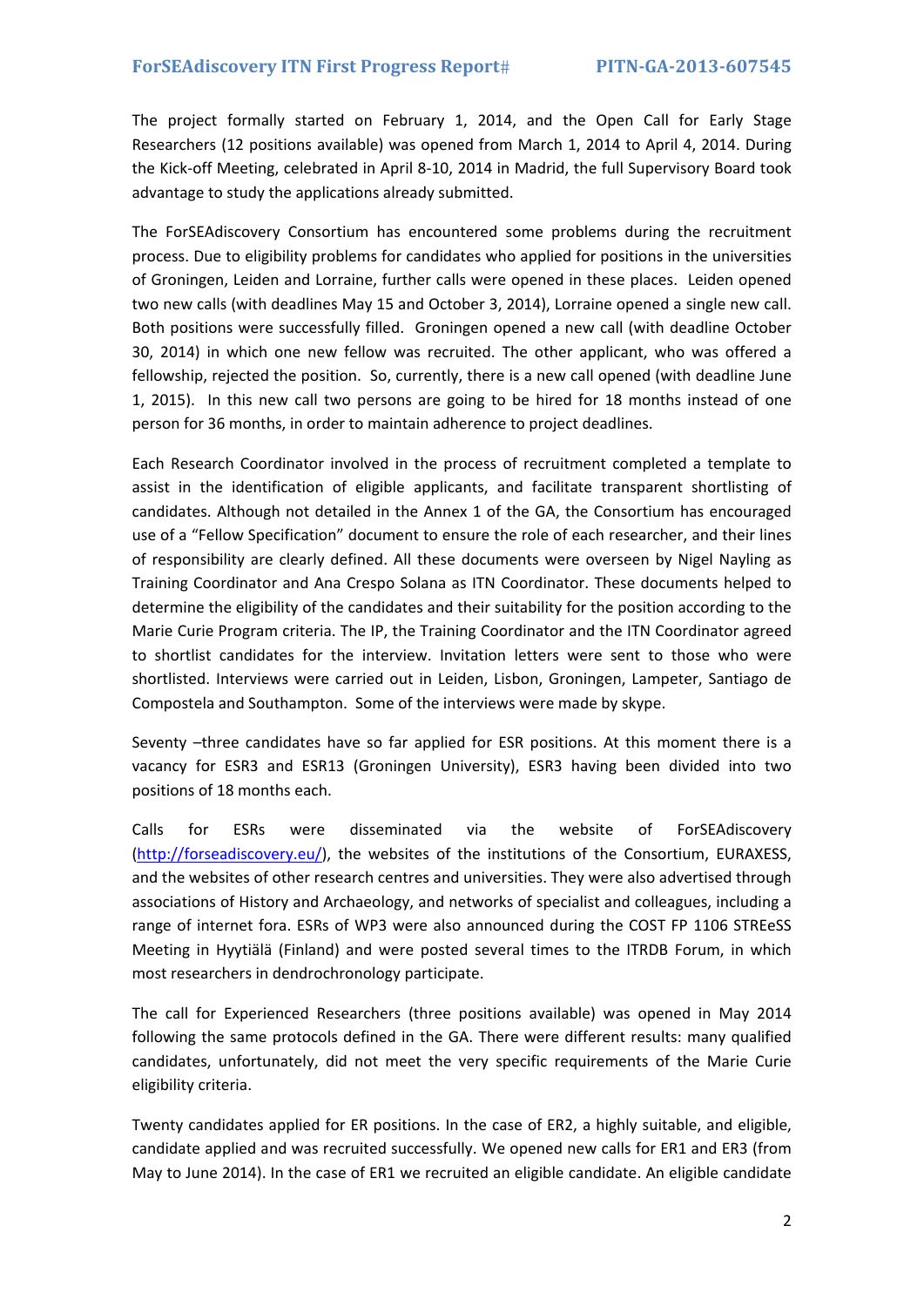for the ER3 position was interviewed and offered the position but has refused the position. At present, this position is still vacant but we expect to fill this post before 1 April, 2015.

Most of the Early Stage Researchers started to work in August and September 2014, some of them in October 2014 and the two recruited Established Researchers in December 2014.

**CEAdisco** 

### **FELLOWS SUPERVISION AND TRAINING**

The ForSEAdiscovery Consortium has a Work Package dedicated to Training. This program aims to deliver researchers with interdisciplinary and intersectorial expertise and with strong research, communication and leadership skills. According to the Grant Agreement (PITN‐GA‐ 2013‐607545), Nigel Nayling (UWTSD) has been appointed Training Coordinator and is responsible for oversight of the Training Program objectives supported by all members of the Consortium. The Training Coordinator acts as the liaison between the Supervisory Board and the Fellows. Associated partners and private sector full partner MA Ltd have also an important role in Training.

Each ESR has a supervisor who is a member of the project. Supervision of his/her work is the responsibility of this supervisor on a day-to-day basis. In case of co-direction with a PhD supervisor from outside the Network (from the same institution or from another one) the ForSEAdiscovery senior members strive to establish the closest coordination with this supervisor in order to assure the best possible outcome from the work of the ESR. The ForSEAdiscovery supervisors within the Supervisory Board have setting up a system to support and monitor fellows' progress via individual PDPs (Personal Development Plans), or CDPs (Career Development Plans), and research reports.

On 12‐17 January 2015, the CCHS‐CSIC hosted the opening workshop of the ForSEAdiscovery ITN. Full and Associated Partners and ESRs and ERs fellows met for training courses on *History of Wooden Shipbuilding* (C1) and *Books and treatises on Shipbuilding* (C2). During the Network Meeting, ESRs and ERs presented their individual research projects. This permitted all the Consortium members to discuss evaluations of recruited fellows and other project‐related issues. The Courses C1 and C2 were imparted by Filipe Castro (Texas A&M University) as Associated Partner and visiting researcher. Other Associated Partners (Aoife Daly from DendroDK; Miguel San Claudio Santa Cruz, from Archaeonauta S.L and Malcolm Dixelius from Dixit International) also participated in the discussions that followed the courses. Collaborative working methods were developed amongst the participants in the project. An important collaboration from outside the Network was the presentation of Silvia López‐Werhli (*Archivo General de la Marina Alvaro de Bazán*) who imparted lessons about sources for shipbuilding and forest management in the Hispanic Monarchy. The ForSEAdiscovery team visited the *Archivo General de la Marina Alvaro de Bazán* at the end of the Conference.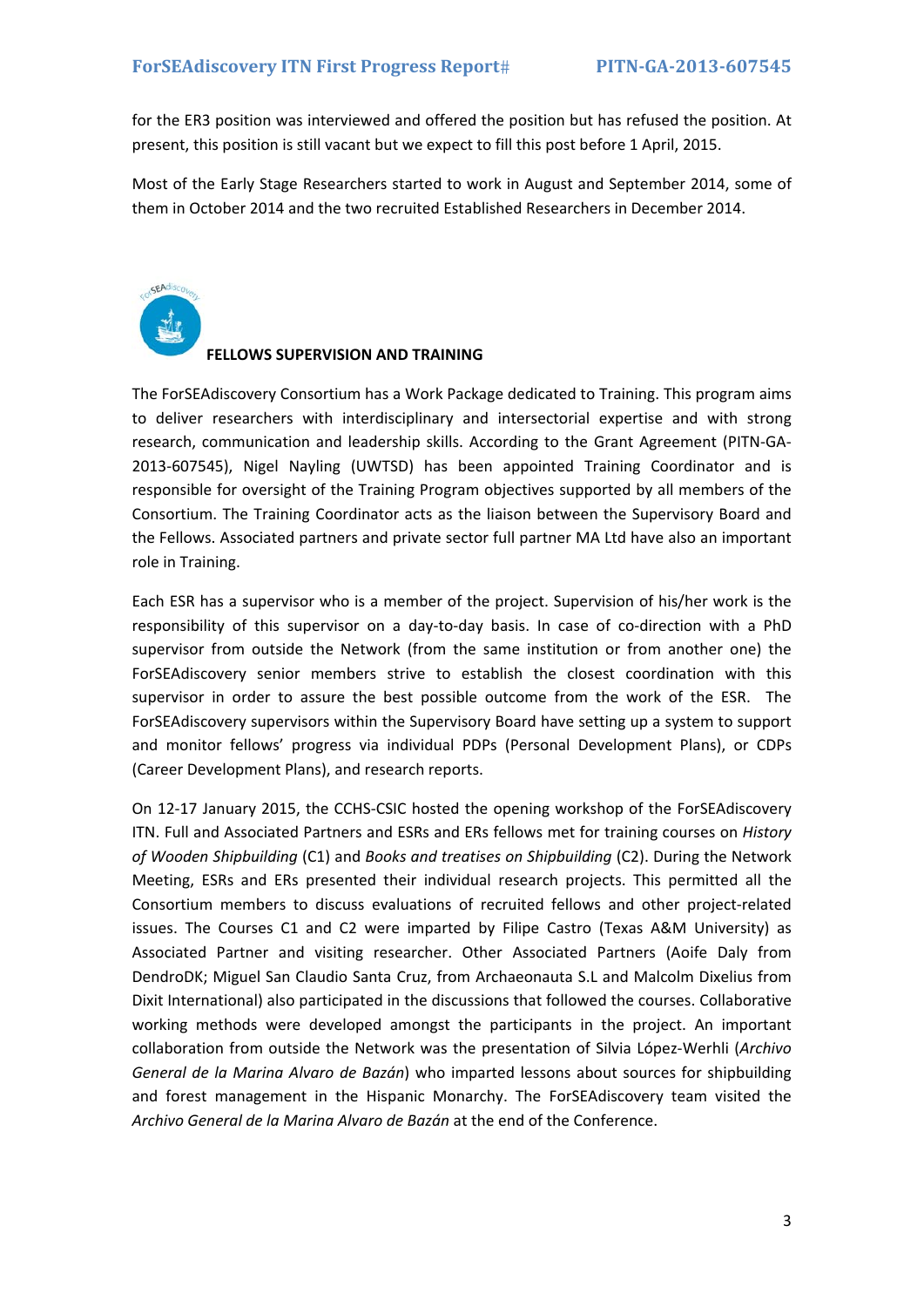

## **RESEARCH ACHIEVEMENTS**

The ITN coordinator, Ana Crespo Solana (head of WP1), together with the other heads of the Work Packages, Nigel Nayling (WP2) and Ignacio García‐González (WP3) are responsible for ensuring effective outreach and dissemination of the research. Nigel Nayling is the Training Coordinator and Ignacio García‐González is the Scientific Coordinator.

An intensive program of academic interaction and dissemination has taken place during the first year of the ForSEAdiscovery project in addition to the the First Intensive Training Courses of the team (Partners and Fellows):

- a) EURODENDRO 2014, Lugo (Spain), 8‐12 September, 2014. This is the first time this international dendrochronology conference has been held in the Iberian peninsula and provided an opportunity to inform delegates of the ForSEAdiscovery project's objectives. Numerous partners and ESRs participated.
- b) IKUWA V: *Un patrimonio para la Humanidad*, Cartagena (Spain), 15‐18 October 2014. This is the first time this international underwater archaeology conference has been held in the Iberian peninsula and provided an opportunity to inform delegates of the ForSEAdiscovery project's objectives. Numerous partners and ESRs participated. Publication through peer‐reviewed conference proceedings is planned.
- c) *A gestâo dos recursos florestais Ibéricos na construçao naval da Moderna: Història e Arqueologia*, Lisbon (Portugal), 26‐27 November 2014. Presentations were made by Work Package 2 and Work Package 1 Research Coordinator and ESRs and publication of the proceedings is planned.
- d) Participation in local outreach activities by individual Fellows and in documentaries and news items, in Barcelona (February 2014); Madrid (March 2014); Lisbon (May 2014); Lugo (8 September 2014) and Finisterre, Galicia (September 2014).
- e) Workshop *Change point modelling*, Department of Geological Sciences and the Bolin Centre for Climate Research, University of Stockholm (Sweden), 10‐12 November 2014.
- f) Participation N.W. Posthumus‐Graduate Training Session 1, Brussels (Belgium), December 2014.
- g) Outreach activity in Lugo: A stand was set up in the Plaza Mayor in Lugo to inform the citizens about dendrochronology and different application of this Science. Some samples were displayed from timber elements of the Ribadeo shipwrecks, collected by Miguel San Claudio, Archaeonauta SL. (7 September 2014, Lugo, Spain).
- h) Participation in a meeting at the American Historical Association, New York (USA), January 2015.
- i) Outreach activity in Wageningen: *Wood in the SPOTlight*, an evening with six ten minutes lectures presenting different application of dendrochronology in different parts of the world and a wood market where the invited speakers showed posters and samples related to their research (17 February 2015).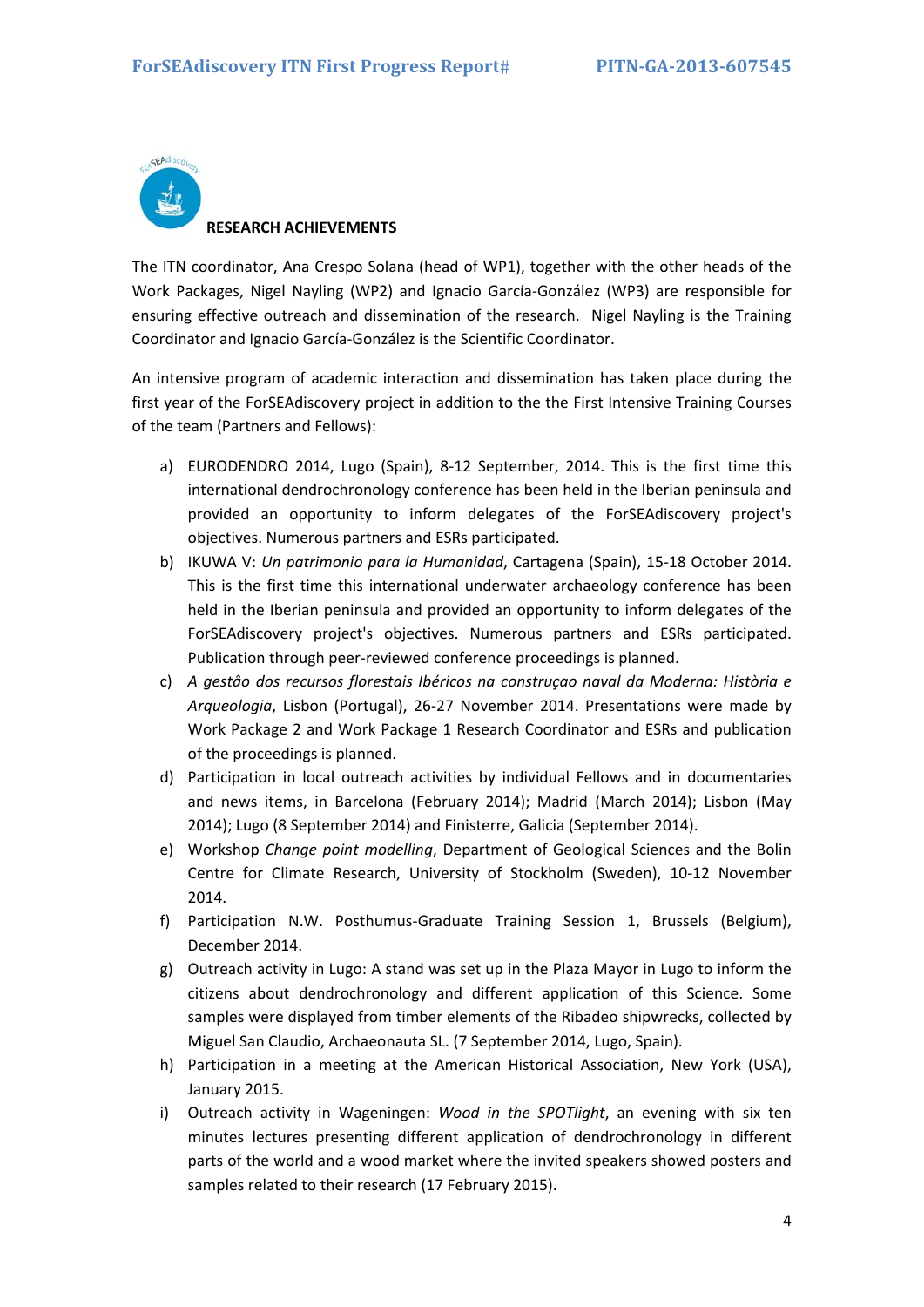Contribution from outside the network: members of ForSEAdiscovery Consortium have also their own networks, which include contacts with the public sector and with private companies. Some members of the network have visited and organized a meeting in the *Centro de Arqueología Subacuática* de la Junta de Andalucía (CAS‐IAPS) (Cádiz, 5‐7 February 2015); and established a relation with the *Fundación Arkeolan* (Irún, Spain) for wood sampling.



### **FIRST RESULTS OF THE RESEARCH: HISTORY, WOOD SAMPLING AND MARITIME ARCHAEOLOGY EXPEDITION**

#### a) Underwater Archaeological Intervention Project in Finisterre (Galicia‐ Spain):

In September 2014, from 14 to 17 and within the framework of ForSEAdiscovery Project, some prospecting were conducted on shipwrecks off the west coast of Galicia in order to know the status of the archaeological sites previously located and shedding new light on shipbuilding techniques, ship outfitting and life onboard these vessels. Most interventions were made on wrecks located around Finisterre (Coruña), considered one of the most important areas in the world for survival of accessible, historic Iberian shipwrecks. Of particular interest are a number of shipwrecks from the AD 1596 Armada lost on the Finisterre coast during a ferocious storm.

The team comprised mainly researchers from Work Package 2 (Underwater Archaeologist and their fellows), led by WP2 Research Coordinator Nigel Nayling (UWTSD), Associated Partner Miguel San Claudio Santa Cruz (director of Archaeonauta SL), and the full partner (private sector) Garry Momber (Maritime Archaeology Ltd.). Research focused on assessment of shipwrecks of this area in terms of their potential for dendrochronological sampling of hull remains to provide material for study by Work Package 3. An essential goal of this activity was to assess the scientific diving competence of participating ESRs, influencing future decisions on their diver training provision prior to planned diving operations in 2015. Significant benefits also included team building within the group, identification of shipwreck sites for further work, and initial development appropriate procedures for scientific diving and data collection. Ana Crespo, ITN Network Coordinator and Research Coordinator of Work Package 1, took part in the activities of underwater archaeology as a diver and, at the same time, carried out an important task of compilation of historical documentation for a future publication. During our stay in Galicia the activities developed had a significant impact in the media and interviews were attended in press, radio and television.

#### b) Sampling Campaign:

a. Sampling action involving pines in Andalucía (Spain) (12‐17 November 2015). Dendrochronologist of ForSEAdiscovery Project and colleagues from the University of Huelva (collaboration from outside the network) carried out sampling of historical buildings, living trees and soil. The samples collected will be used to perform all analysis included in WP3.